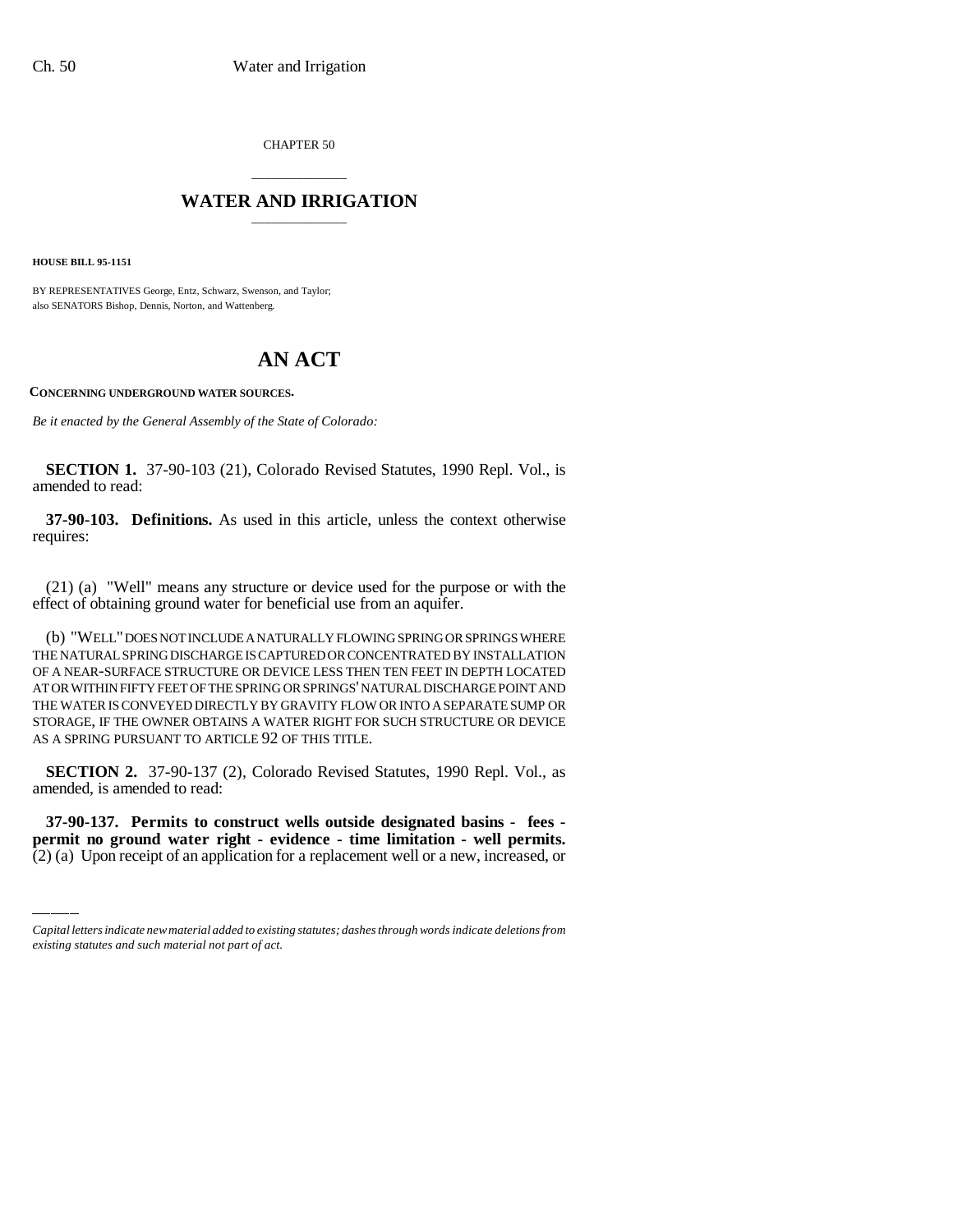Water and Irrigation Ch. 50

additional supply of ground water from an area outside the boundaries of a designated ground water basin, accompanied by a filing fee of sixty dollars, the state engineer shall make a determination as to whether or not the exercise of the requested permit will materially injure the vested water rights of others.

(b) (I) If the state engineer finds that there is unappropriated water available for withdrawal by the proposed well and that the vested water rights of others will not be materially injured, and can be substantiated by hydrological and geological facts, the state engineer shall issue a permit to construct a well, but not otherwise; except that no permit shall be issued unless the location of the proposed well will be at a distance of more than six hundred feet from an existing well, but if the state engineer, after a hearing, finds that circumstances in a particular instance so warrant, the state engineer may issue a permit without regard to the limitation specified in this subsection (2).

(II) IF THE STATE ENGINEER NOTIFIES THE OWNERS OF ALL WELLS WITHIN SIX HUNDRED FEET OF THE PROPOSED WELL BY CERTIFIED MAIL AND RECEIVES NO RESPONSE WITHIN THE TIME SET FORTH IN THE NOTICE, NO HEARING SHALL BE REQUIRED.

(III) The hearing requirement shall not apply to wells located less than six hundred feet from existing wells if the proposed well will serve an individual residential site and the proposed pumping rate will not exceed fifteen gallons per minute.

(c) The permit shall set forth such conditions for drilling, casing, and equipping wells and other diversion facilities as are reasonably necessary to prevent waste, pollution, or material injury to existing rights.

(d) (I) The state engineer shall endorse upon the application the date of its receipt, file and preserve such application, and make a record of such receipt and the issuance of the permit in his office so indexed as to be useful in determining the extent of the uses made from various ground water sources.

(II) The state engineer shall act upon an application filed under this section within forty-five days after its receipt.

**SECTION 3.** 37-91-102 (16), Colorado Revised Statutes, 1990 Repl. Vol., as amended, is amended to read:

**37-91-102. Definitions.** As used in this article, unless the context otherwise requires:

(16) (a) "Well" for the purpose of this article means any test hole or other excavation that is drilled, cored, bored, washed, fractured, driven, dug, jetted, or otherwise constructed when the intended use of such excavation is for the location, monitoring, dewatering, observation, diversion, artificial recharge, or acquisition of ground water or for conducting pumping equipment or aquifer tests.

(b) (I) "Well" does not include certain types of monitoring and observation wells, dewatering wells, and test holes that the board specifies in rules and regulations in order to allow for their construction, utilization, and abandonment by other than a